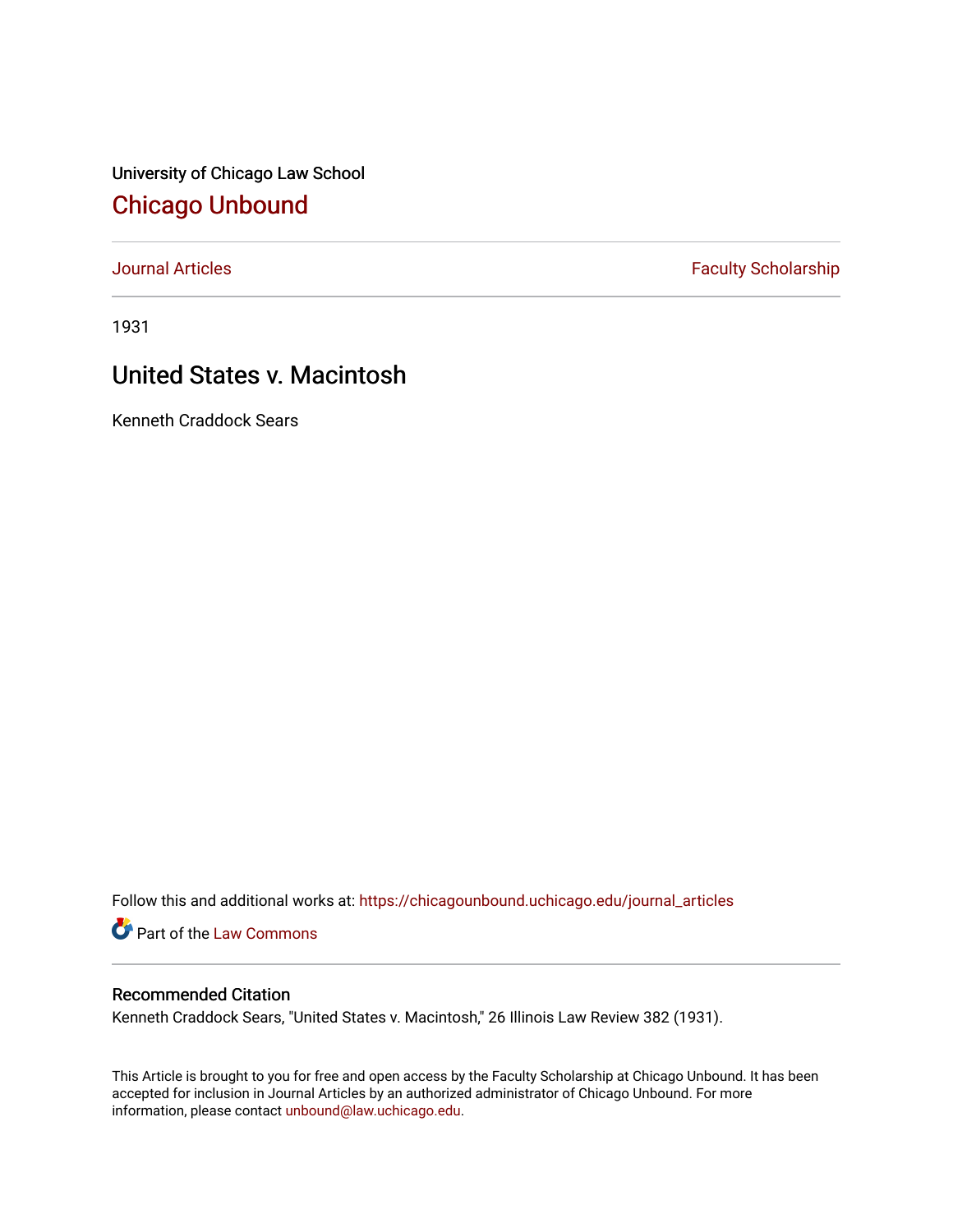likely to recur. But we believe that, if it does, its rejection can be placed on grounds which would not again permit of dissent.

## BY KENNETH C. SEARS\*

Dean Wigmore's comment on the *Macintosh* case considered in the light (or the heat) of other comments on this and the *Schwimmer* case' seems to demonstrate that the subject matter is very likely to kindle the emotions. Accordingly, dispassionate consideration and an objective judgment become difficult.

Considerable could be written in a critical analysis of Colonel Wigmore's comment. Suffice to say at this point that he seems to have overstated his argument when he refers to the "triple inapplicability" of the argument in the minority opinion as rendered by Mr. Chief Justice Hughes concerning the tradition of the country with reference to a certain type of religious objectors. The distinction that has been made in federal legislation in this country between conscientious objectors and members of a well-recognized religious sect which is opposed to war was set forth by Mr. Donald B. MacGuineas in a recent number of this review.<sup>7</sup> The writer, however, does not understand that Mr. Chief Justice Hughes and other members of the Supreme Court who agreed with him were making any argument that Mr. Macintosh's case was controlled by the notion that *he,* as a possible conscientious objector, was nevertheless entitled to take the oath and be admitted to citizenship. On the contrary the argument of the minority was that the matter should be considered from the point of view of a person who in the future might apply for citizenship and who -as a member of a well-recognized religious sect opposed to war in any form would be able to take the position that he, though an alien, is in the same class as many citizens of the United States who have been for a long time exempt from combatant service. From this point of view the writer does not think that the argument of the minority was inapplicable. However, the main purpose of this additional comment will be to emphasize a few observations which have already found their way into print. Dean Carpenter's letter in the American Bar Association Journal' and Professor Freund's re-

<sup>\*</sup>Professor of Law, University of Chicago.

*<sup>6.</sup> U. S. v. Schtwimmer'* (1929) 279 U. S. 644, 49 Sup. Ct. 448, 73 L. Ed. 889.

<sup>7. (1931) 25</sup> Ittinois Law Review 723.<br>8. 17 Am. Bar Ass'n Jour. 551.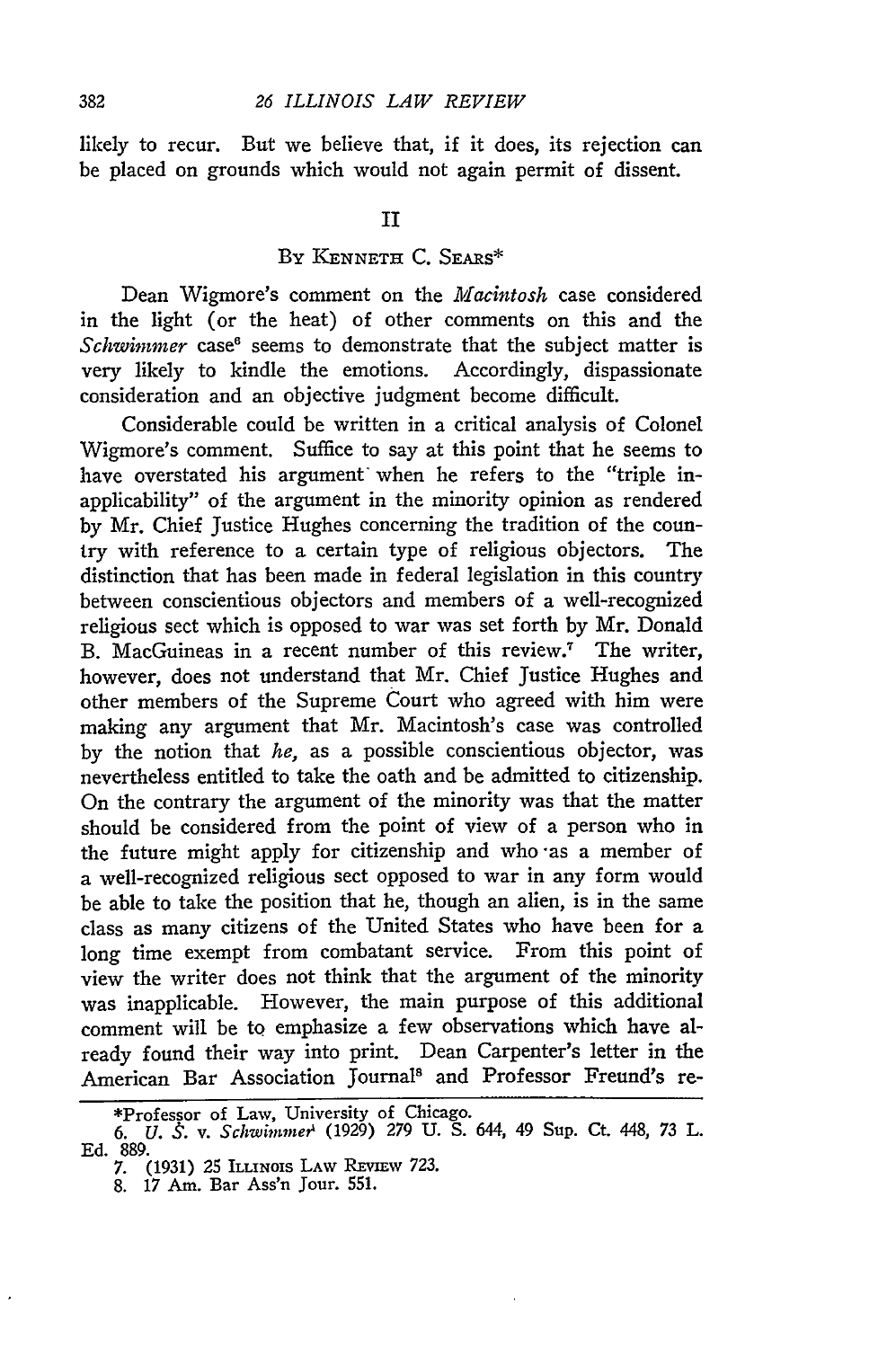view of the *Schwimmer* case9 have anticipated this comment to some extent, at least.

In the first place the dogmatism of Mr. Wigmore's remarks seems to be unjustified. In the *Schwimrmer* case (which has been distinguished from the other two cases), the district judge and six judges of the Supreme Court were on one side; three judges of the Circuit Court of Appeals and three judges of the Supreme Court were on the other side. In the *Macintosh* case the district judge and five members of the Supreme Court were of one opinion; three judges of the Circuit Court of Appeals and four judges of the Supreme Court were of the other opinion. The line-up in the *Bland* case was the same as the *Macintosh* case except that a presumably different district judge was unfavorable to naturalization. All of this would seem to demonstrate that the question is one upon which able and fair-minded individuals will differ.

Regardless of this, it seems to be reasonably clear that the controversy is pathetically futile. The tangible result to date, so far as known, has been the exclusion from citizenship of two women and one man, all of whom are among the best for citizenship save for the notion of supporting some future war which may not occur during their lives. If Mr. Macintosh and Miss Bland, at least, had crossed their fingers and had taken the oath without explaining their ideas, even the *Chicago Tribune* might have been contented. Thus, they pay the penalty for having sensitive consciences; the very quality that should make them desirable citizens in all things except possibly one is the quality that results in their exclusion from citizenship. The pity of it is that this barrier being largely subjective will mean nothing to such individuals as "Mops" Volpe. The oath thus tends to work inversely, i. e., keeps out the best in some instances and is no barrier to the worst applicants. Furthermore, it is difficult to believe that the oath will mean anything significant to the large mass of applicants. Most applicants probably will regard the oath as a part of the rigmarole of being admitted, and if impressed at all will not be too much impressed. The truth seems to be that despite a few interesting cases, this country must take its chances about the admission of aliens who may resist governmental processes in future wars. The causes of opposition to war are so various, the state of public opinion, locally and nationally, on the subject is so fluctuating that an average person cannot be expected to visualize the circumstances that will

**<sup>9. 7</sup> N. Y. U. L. Q. R. 157.**